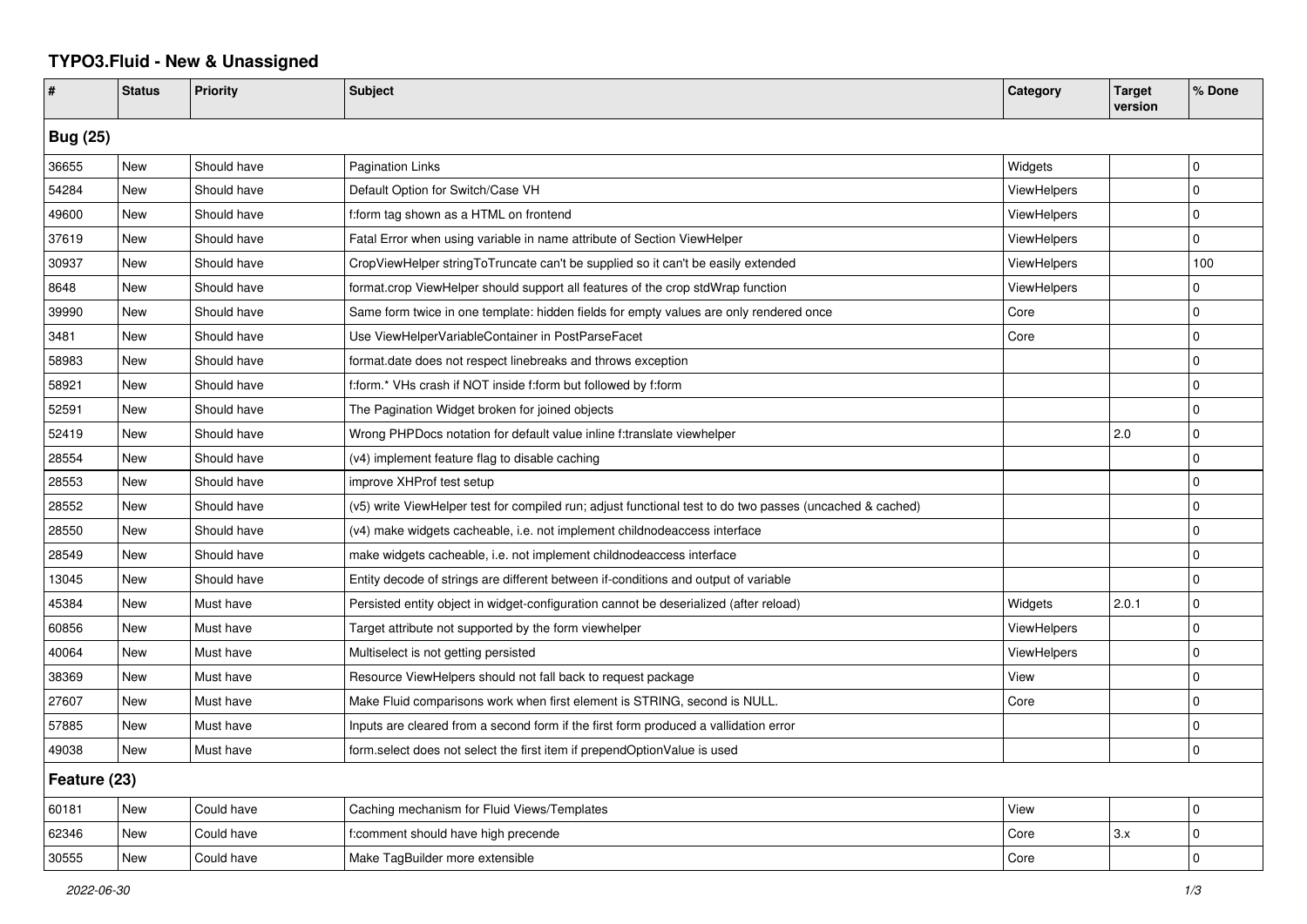| #                | <b>Status</b> | <b>Priority</b>      | Subject                                                                                             | Category    | <b>Target</b><br>version | % Done      |  |  |
|------------------|---------------|----------------------|-----------------------------------------------------------------------------------------------------|-------------|--------------------------|-------------|--|--|
| 10472            | New           | Could have           | Fluid Standalone distribution                                                                       | Core        |                          | $\Omega$    |  |  |
| 7608             | New           | Could have           | Configurable shorthand/object accessor delimiters                                                   | Core        |                          | 0           |  |  |
| 1907             | New           | Could have           | Default values for view helpers based on context                                                    | Core        |                          | $\Omega$    |  |  |
| 48355            | <b>New</b>    | Could have           | Assign output of viewhelper to template variable for further processing.                            |             |                          | 0           |  |  |
| 36559            | New           | Could have           | New widget progress bar                                                                             |             |                          | 0           |  |  |
| 31955            | New           | Should have          | f:uri.widget                                                                                        | Widgets     |                          | $\Omega$    |  |  |
| 60003            | <b>New</b>    | Should have          | Add required-Attribute to f:form.password                                                           | ViewHelpers |                          | 0           |  |  |
| 39936            | New           | Should have          | registerTagAttribute should handle default values                                                   | ViewHelpers |                          | 0           |  |  |
| 36410            | New           | Should have          | Allow templates to send arguments back to layout                                                    | ViewHelpers |                          | $\mathbf 0$ |  |  |
| 4704             | New           | Should have          | Improve parsing exception messages                                                                  | Core        |                          | $\Omega$    |  |  |
| 60271            | <b>New</b>    | Should have          | Paginate viewhelper, should also support arrays                                                     |             |                          | $\Omega$    |  |  |
| 51277            | <b>New</b>    | Should have          | ViewHelper context should be aware of actual file occurrence                                        |             |                          | $\Omega$    |  |  |
| 46545            | New           | Should have          | Better support for arrays in options of SelectViewHelper                                            |             |                          | $\Omega$    |  |  |
| 45153            | New           | Should have          | f:be.menus.actionMenuItem - Detection of the current select option is insufficient                  |             |                          | $\Omega$    |  |  |
| 42397            | New           | Should have          | Missing viewhelper for general links                                                                |             |                          | 0           |  |  |
| 40081            | <b>New</b>    | Should have          | Allow assigned variables as keys in arrays                                                          |             |                          | $\Omega$    |  |  |
| 38130            | <b>New</b>    | Should have          | Checkboxes and multiple select fields should have an assignable default value                       |             |                          | $\mathbf 0$ |  |  |
| 33215            | New           | Should have          | RFC: Dynamic values in ObjectAccess paths                                                           |             |                          | 0           |  |  |
| 9514             | New           | Should have          | Support explicit Array Arguments for ViewHelpers                                                    |             |                          | $\Omega$    |  |  |
| 51100            | <b>New</b>    | Must have            | Links with absolute URI should have the option of URI Scheme                                        | ViewHelpers |                          | $\mathbf 0$ |  |  |
| <b>Task (12)</b> |               |                      |                                                                                                     |             |                          |             |  |  |
| 26664            | New           | Won't have this time | Clean up Form ViewHelpers                                                                           | ViewHelpers |                          | 75          |  |  |
| 26658            | <b>New</b>    | Won't have this time | Make Form ViewHelpers consistent                                                                    | ViewHelpers |                          | 75          |  |  |
| 34309            | New           | Could have           | Unknown ViewHelpers cause exception - should be handled more graceful                               | ViewHelpers |                          | $\Omega$    |  |  |
| 10911            | New           | Should have          | Tx_Fluid_ViewHelpers_Form_AbstractFormViewHelper->renderHiddenIdentityField should be more reliable | ViewHelpers |                          | 0           |  |  |
| 9950             | New           | Should have          | Binding to nested arrays impossible for form-elements                                               | ViewHelpers |                          | 0           |  |  |
| 45394            | New           | Should have          | Forwardport Unit test for standalone view                                                           | View        |                          | 0           |  |  |
| 43072            | New           | Should have          | Remove TOKENS for adding templates fallback in Backporter                                           | View        |                          | $\Omega$    |  |  |
| 32035            | New           | Should have          | Improve fluid error messages                                                                        | Core        |                          | $\mathbf 0$ |  |  |
| 56237            | New           | Should have          | in-line (Condition) View Helpers should not evaluate on parsing                                     |             |                          | $\mathbf 0$ |  |  |
| 47669            | New           | Should have          | FormViewHelper does not define the default request method                                           |             |                          | 0           |  |  |
| 43071            | New           | Should have          | Remove TOKENS for adding fallback teplates in B                                                     |             |                          | $\mathbf 0$ |  |  |